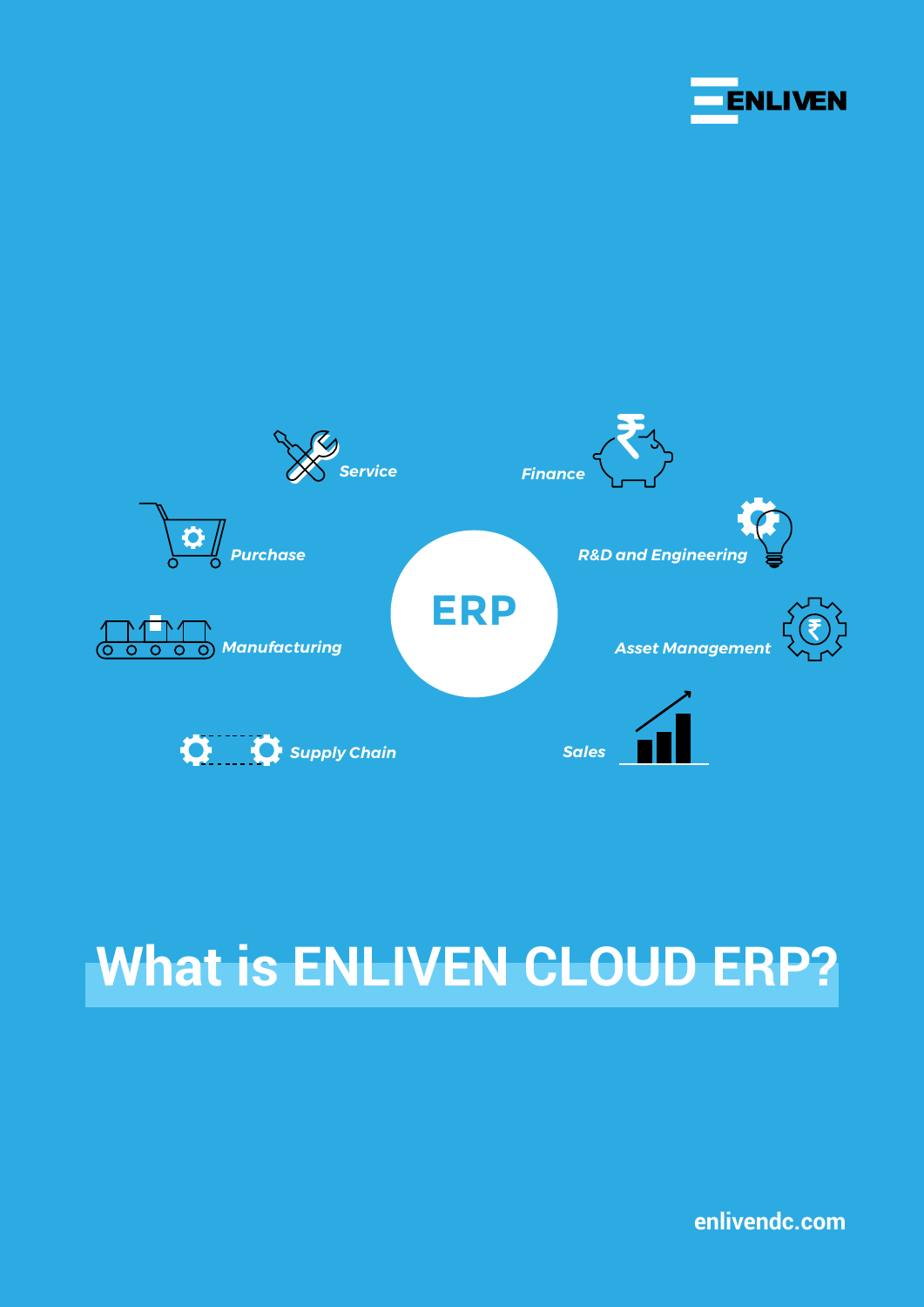

#### **Introduction to Enliven Cloud ERP**

Enterprise Resource Planning (ERP) is a business management software that is specially designed to centralize the required information(data), regarding fulfilment of any operation which includes Sales & CRM, Manufacturing Processes, Trading, Inventory, and Finance. An ERP system can be local based(On-premise) or Cloud based. Cloud based applications are easier to adapt & require lesser resources than an On-premise, or local database model of business.in most cases, it only requires an internet access, or connection.

ERP systems provide an integrated/ or centralized data view of different business functions and a frequently updated view of basic business processes, using common database. ERP systems track business resources, cash/fund flow, material management, capacity of production, sales orders, purchase orders, payroll and lots of more. The application makes the system share data across various departments like Manufacturing, Purchasing, Sales, Accounting and lots more that gives the correct integrated information. ERP provides common information between all business functions and therefore manages & builds strong relationships with customer/vendor.

#### **Enliven Cloud ERP's Principal Attributes**



**Enterprise-wide integration** business processes are integrated end to end with departments and business units. For instance, a new order automatically places a validation of credit of customer, queries regarding product availability, and passes a message to the distribution channel with its schedule. Once the order is placed and shipped, the invoice is sent to the Customer. Service finance Purchase R & D and engineenring manufacturing Supply ERP Chain sales.

| Queue Performance                                                                              |                     |                                         |          |                       |                                                  | O                          |
|------------------------------------------------------------------------------------------------|---------------------|-----------------------------------------|----------|-----------------------|--------------------------------------------------|----------------------------|
| Queue                                                                                          | Priority +          | Open                                    | Assigned | Backlog               | <b>Total Capacity</b>                            | Free Capacity              |
|                                                                                                | 壬<br>T.             | $\boldsymbol{\Theta}$<br>$\overline{4}$ | 4        | $\overline{0}$        | No Limit                                         | No Limit                   |
| <b><i><u>Callenger</u></i></b>                                                                 | 괖<br>$\overline{2}$ | 45                                      | 45       | $\circ$               | $\circ$                                          | $\circ$                    |
|                                                                                                |                     |                                         |          |                       | $\sim$<br>$\overline{\phantom{a}}$<br>Show rows: | $1-2$ of 2 $\langle$ >     |
| <b>Team Performance</b>                                                                        |                     |                                         |          |                       |                                                  | Availability<br>∩<br>All - |
| Name                                                                                           | Availability +      |                                         |          | <b>Total Capacity</b> | Assigned                                         | Free Capacity              |
| $\frac{1}{2} \left( \frac{1}{2} \right) \left( \frac{1}{2} \right) \left( \frac{1}{2} \right)$ | · Available         | w since 5 hours                         | NA       |                       | ö                                                | NA                         |
| Carmen                                                                                         | · Available         | w since 2 hours                         |          | No Limit              | 4                                                | No Limit                   |
| <b>Michael</b>                                                                                 | · Available         | since 2 hours<br>$\star$                | NA       |                       | $\circ$                                          | NA                         |
| to a                                                                                           | · Available         | since 1 hour<br>۰                       | NA       |                       | s                                                | $_{\rm NA}$                |

Real-time operations in this age of the Internet of Things (IoT), where all devices are inter-connected using latest technologies, the real-time feature ensures that every business process can quickly access the knowledge/information it needs. Cloud based ERP system brings data storage and computing closer to where it will be used. Cloud based ERP's real-time feature helps to spot problems quickly and buys business executives time to rectify any issues.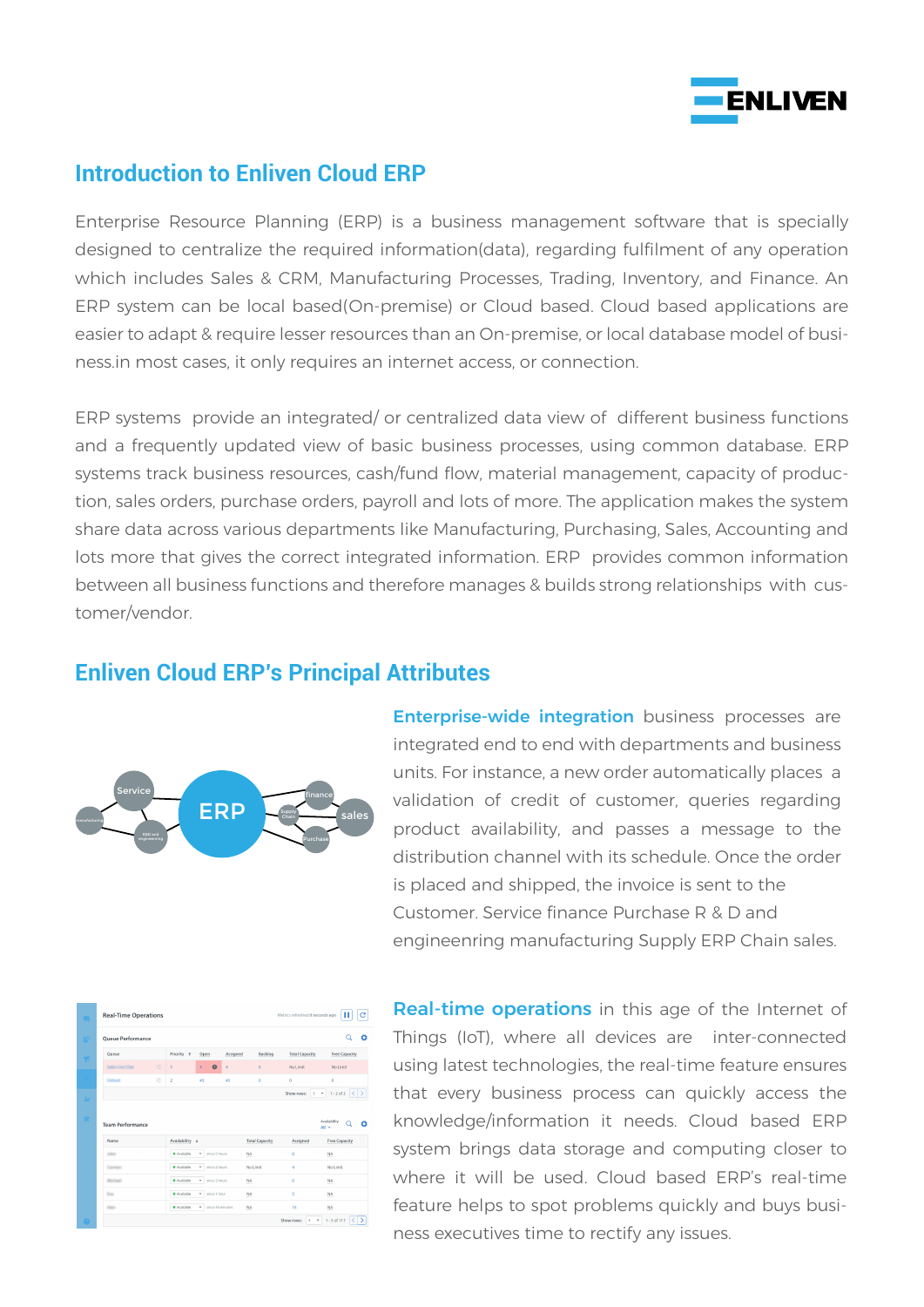



A common database enables data to be defined once for the enterprise with every department using the same database. Most ERP systems split the physical database to enhance the performance.

## **Benefits of Enliven Cloud ERP System**



Business Performance Improves. The integrated ERP system makes sure that departments spend their valuable time to manage their core business rather than trying to search the knowledge that might help them to try to do so. For instance, an ERP system could improve your business's performance in Sales forecasting through order tracking, revenue tracking, and by order generation. Thus the ERP System largely contributes & enhances the Company's success, in reaching their pre-determined Goals.



**Easy to Manage.** With the rapid changes in technology, ERP systems are also becoming easier to manage and use. This is especially true in the case for enterprises which do not have the talents or resources to integrate their systems. For large enterprises, ERP reduces the resources required to run multiple systems in their business.



**Reporting.** If you would like your organization to speak to the market, you'll need everybody within the organization to be reading from the same data. ERP will make sure that the knowledge delivered by your organization is coherent.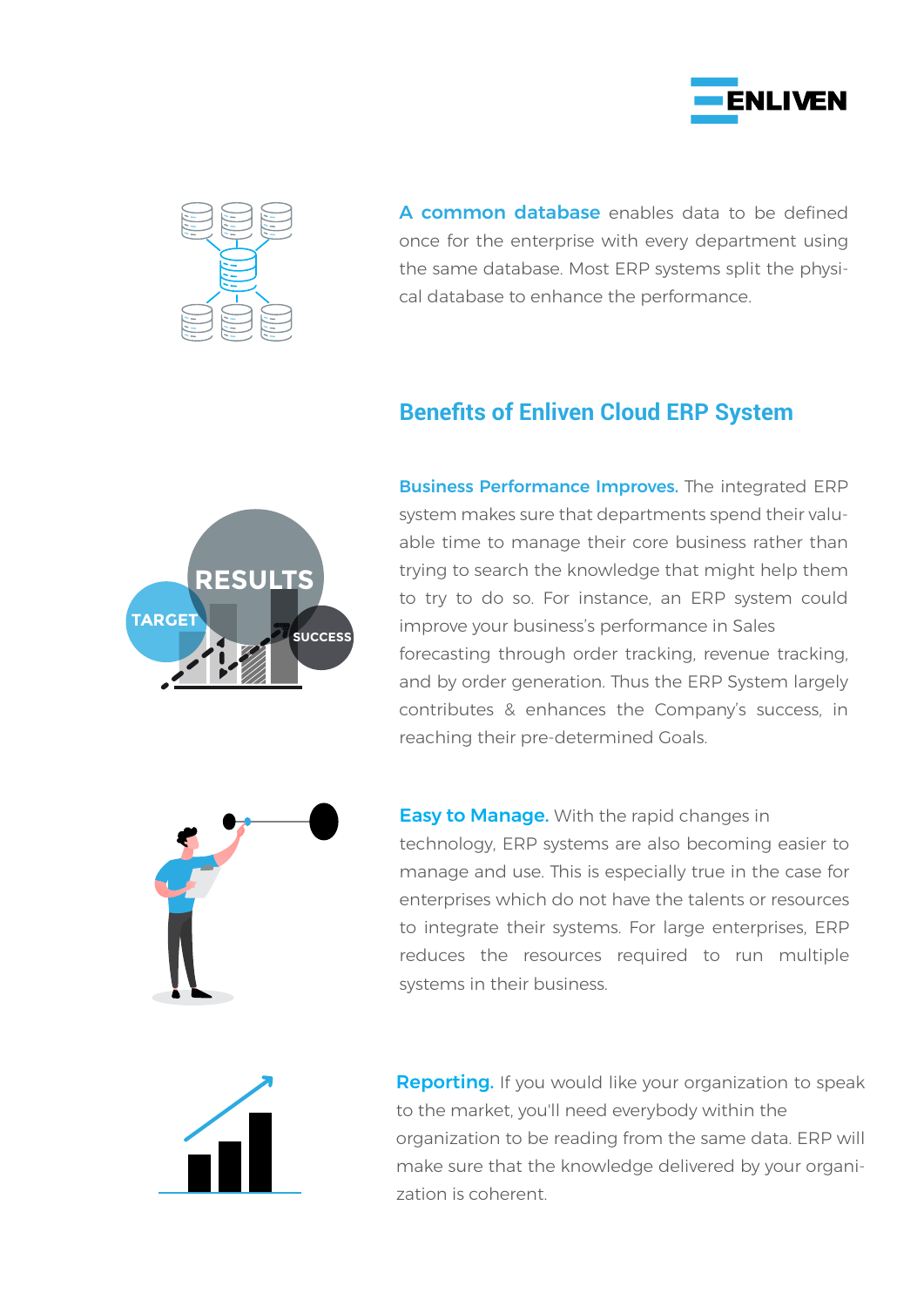

Reduced Costs. According to the Business Automation Specialists, a provider of ERP, accounting, and automation solutions, "Manufacturing companies with the best-in-class practices utilizing ERP systems were able to reduce inventory levels by 22%."

# **Business Value of Enliven Cloud ERP system**

- Improved business insight from real-time data/ information generated by reports.
- Lower operational costs through efficient business processes and best practices.
- Enhanced collaboration from users sharing their data in common database.
- Improved efficiency through a common user experience acrossmany functions and well-defined business processes.
- **Reduced risk through improved data security, integrity and financial controls.**
- **EXECT LOWER OPERATIONAL COSTS THROUGH INTEGRATED SYSTEMS WITH UNIQUE database.**

# **Cloud ERP—A new ERP delivery model**

#### Software as a Service (SaaS)

The software-as-a-service (SaaS) model for ERP is delivered as a service within the cloud. It runs on a network of remote servers instead of within a company's server area. The Cloud supplier patches, manages, & updates the package many times a year—rather than an upscale upgrade each five to ten years with an On-premises system. The cloud scales back operational and capital expenses. As a result it eliminates the requirement for corporations to buy both ERP software and hardware, or rent further IT employees. These saved resources will instead be invested in new business opportunities, and therefore the organization is usually up-to-date on the most recent ERP package. Staff will shift their focus from managing IT, to additional added tasks like innovation and growth.

# **Most Reasons to adopt ERP with cloud solution**

For businesses, moving entirely to the cloud all directly wasn't easy—or at the terribly least, it's not one thing they are snug. Meanwhile, staying the course and ignoring all the benefits of an ERP System as a cloud solution is no perfect path, either.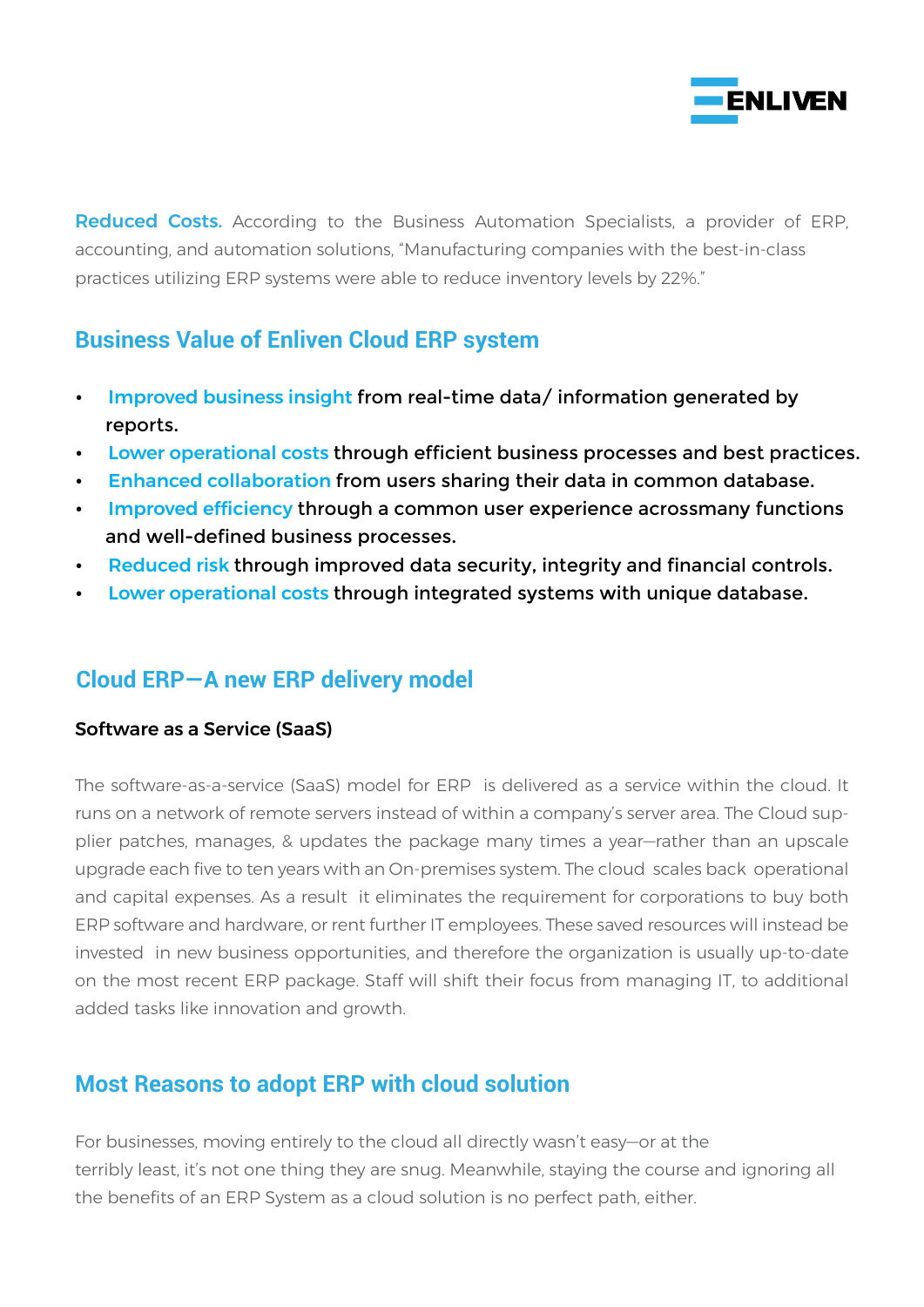

#### 1. Promptly adopt new and evolving SaaS technologies

Next generation technologies, like Computing (AI), facilitate cloud-based systems to grow rapidly & improve their capabilities without the need to update periodically, in contrast to On-premises systems. Now, with no further or new input from the user, ERP systems frequently become considerably easier to manage and simple to use.

#### 2. Extend your existing ERP System

ERP on Cloud applications will complement, enhance, and supplement vital tasks. This approach will breathe new life into ERP systems, giving businesses a good chance to start adopting cloud solutions.

#### 3. Access new technologies

Finding cloud applications that complement your ERP software, modules permits you to directly profit from advancing new technologies and up user expertise. These can offer complimentary systems that deliver immediate business capabilities and competitive pricing without modifying much of your operations.

#### 4. Avoid third-party dependencies

Reporting and analytics for cloud-based ERP systems usually needs involvement from a third-party vendor to come up with operational business intelligence. Using cloud-based ERP solutions often provides better results without contacting the vendor again and again.

#### 5. Evolve your financial systems

Offline systems were never meant to be fashionable news engines. Cloud-based technology was born within the last decade and developed, as a core principle, with a wholly totally different attitude and understanding of not solely what was possible but of what was required to achieve success for using ERP platforms.

#### 6. A lot of strong security resources

Cloud resolution service suppliers have massive, full-time groups that are completely dedicated to proactively observe and stay current with cloud security problems and threats, twenty-four hours every day (24x7).

#### 7. Attract in-demand talent

The next generation of young staff have grown up with seamless technology that's mobile, straight forward to use, and always-on. No company, that continues to work strictly with On-premise technology, are ready to recruit high talent, in spite of age.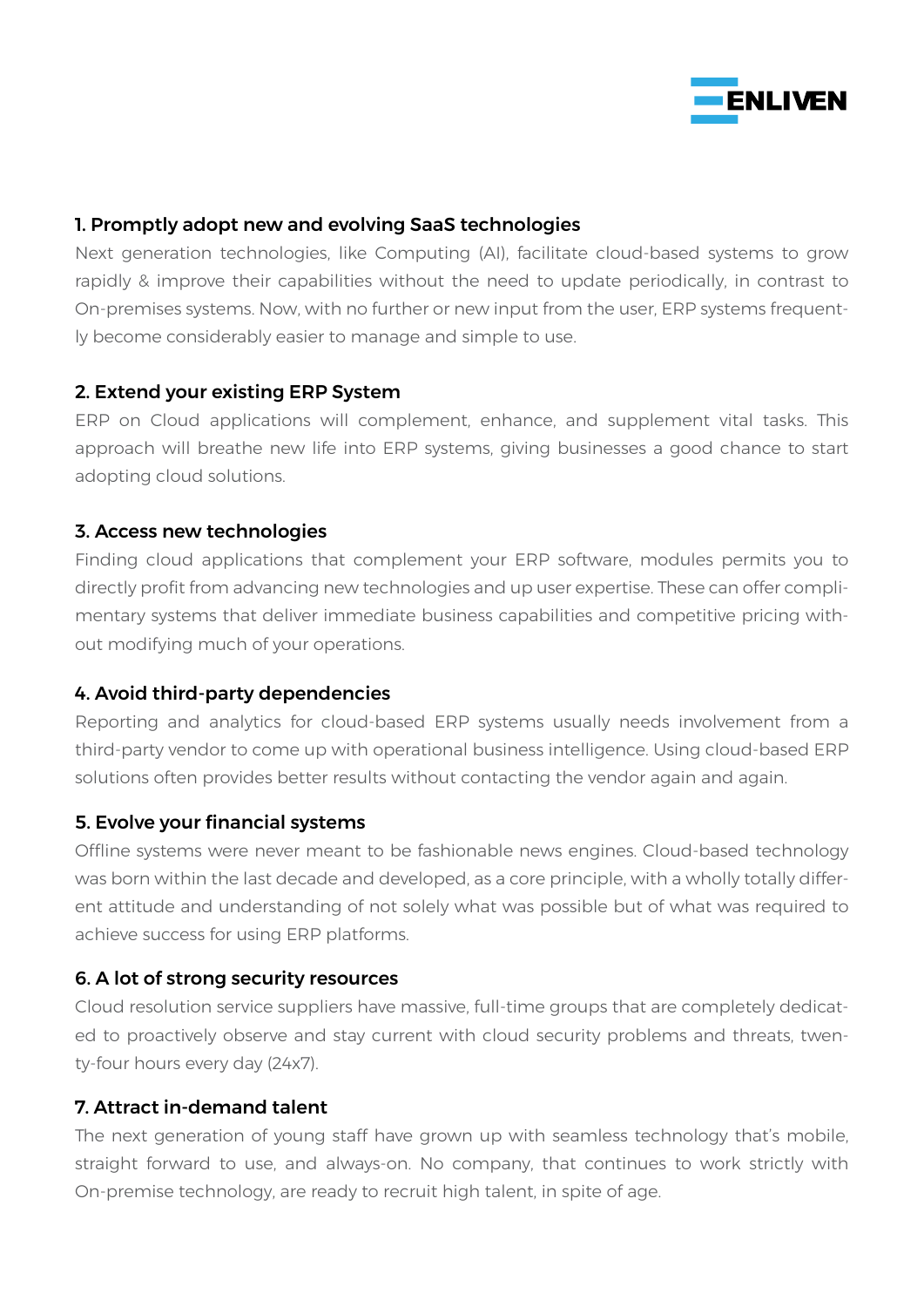

# **Salient Features of Enliven Cloud-based ERP System**

- · Latest Web-based Technologies
- · User friendly, easy to understand
- · Browser based technology, doesn't need to be installed in every client computer
- · Visual display of real-time information
- · Centralized database. Less expensive infrastructure
- Less operational management requirements
- · Access from anywhere, anytime
- · Easy Data Export facility
- Maintain multiple users
- · Multi-Currency
- **High Security enabled**
- · Tracing and tracking at every stage from lead to inquiry to order to final delivery
- · In House assembly
- Easy & Manageable Floor control
- · Authoring of business process workflows, per customer and per order
- Purchase order management
- Alerts through SMS / Email according to setup



#### **Fields of application**

Enliven Cloud ERP makes your business more faster and better by providing you all the important information you require, straight to the point. You will receive an overview of all business processes, allowing you to make informed and confident decisions.



## **Sales & CRM Module**

The idea of how businesses approach client interactions and building lasting relationships with them, forms their CRM strategy. It involves collection of client knowledge and analysing the history of client interactions to supply better services and build better relationships with the purchasers, which ultimately drive sales and revenue.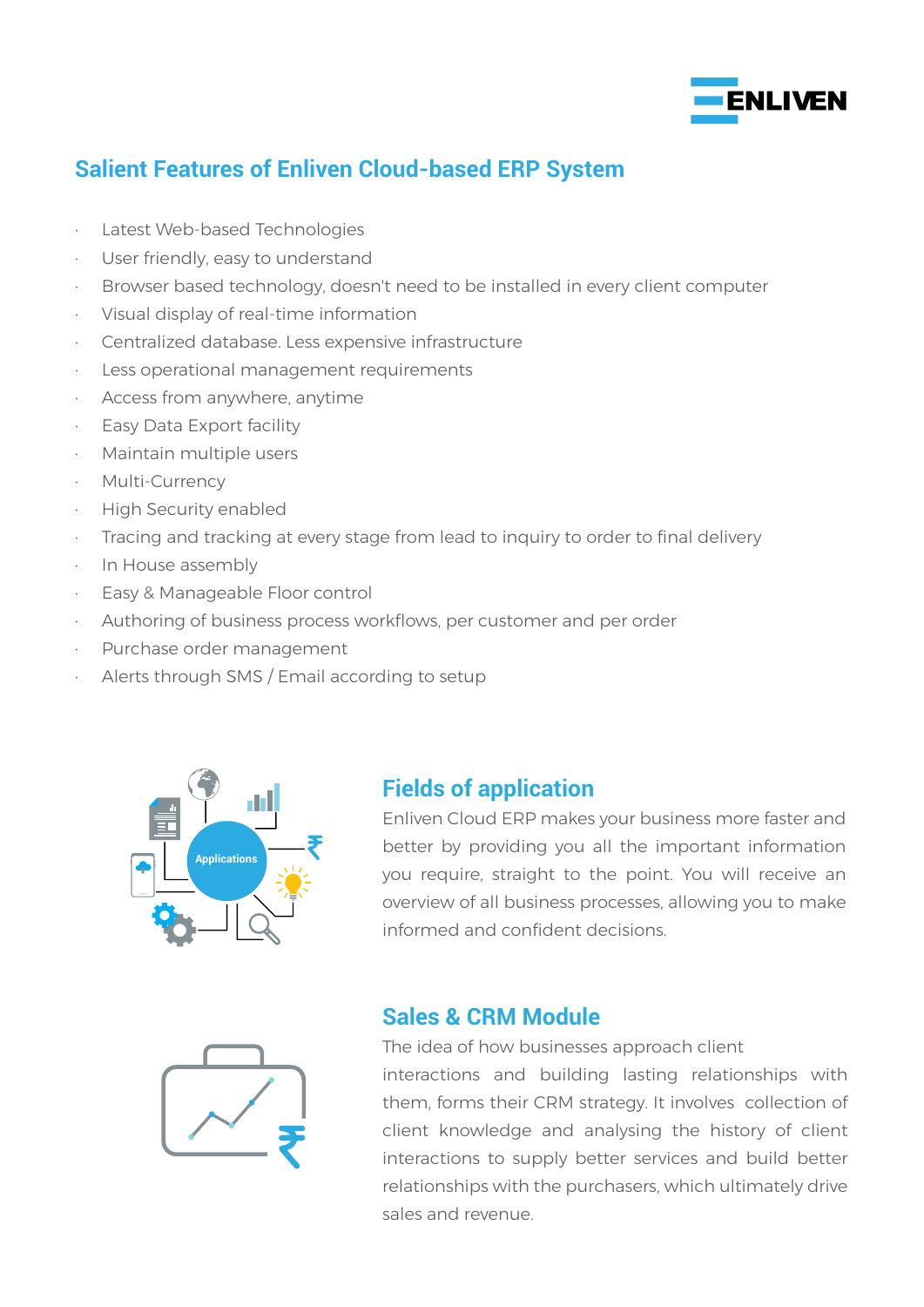

## **Why would one like a CRM tool?**

Without a correct CRM tool, your client information is going to be broken all over, here and there, and it will be onerous to stay track of all the contact points and interactions you've had with your client. This ends up in a drawn-out sales cycle.

## **Cloud CRM V/s On-premise CRM**

Cloud CRM software is developed and maintained by the ERP provider, on their own servers. The system is accessible over the internet through a browser anywhere and anytime, allowing you to access the service without any software installation on your organization's computers.

On-premise CRM usually involve setting up servers/personal computers in your office and installing the software on all required devices on each employees' personal computers. This puts the responsibility for upgrades, customization, and maintenance solely in the hands of your IT department.

# Order Management

Sales Order is the starting point to begin a relationship with Customer. What if we have a possibility to tell you that following and fulfilling sales orders, will be economical and simplified through automation? affirmative, we have a tendency to agree that a lot of software packages have created this feature, however we have a tendency to pride in desegregation all conceivable business functions into one super-efficient program, and Order Management is one in every of its economical modules. It includes the cycle of individuals, processes, and suppliers to form a positive client expertise. The order management method starts from the time a client places an order, to keeping track of that order until it's consumed.

The system maintains a record of each client, which incorporates purchase history, payment technique, and volume of order. Notification is given to warehouses, to fulfil the order, by the sales force of the corporate, and then the order is shipped to the client.

Order processing through Enliven Cloud ERP takes advantage of the order process to give you an easy to use, seamlessly integrated experience.

- · Automatically turn quotations into sales orders with our sales order processing software.
- Create complex sales orders including all product types in the same order.
- Flexible pricing lets you configure standard pricing, pricing rules, discounts based on customer/sales amounts/dates, and much more.
- · Various Sales Reports, like today's sales, weekly sales, and monthly sales.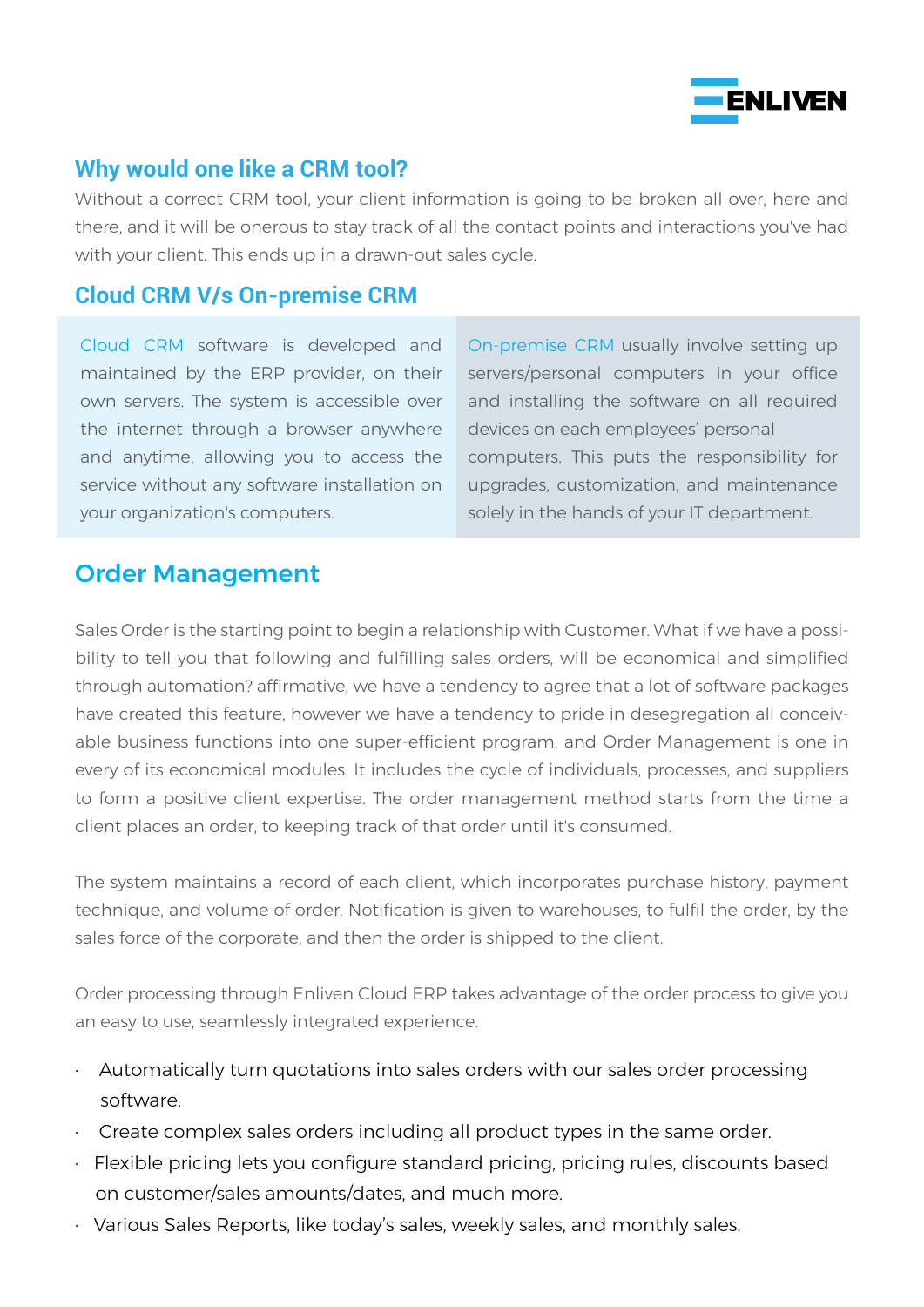

## Benefits of order management in Enliven Cloud ERP:

- Saves order processing time
- Eliminate human errors in processing the order
- Access order details from anywhere
- Centralized orders received from multiple marketplaces
- Maintain records of billing and payments
- Process and fulfil orders

## Finance Module

The ERP finance module is the software component that handles the main accounting and financial management functions of an enterprise resource planning system. It contains standard accounting records, such as the general ledger (GL) and balance sheet; generates financial reports; and handles related transactions, such as invoicing and expense reporting. The ERP finance module, which is also referred to as ERP core finance or financial management, also commonly supports functions such as profitability analysis and revenue management.

## Benefits of Finance Module in Enliven Cloud ERP

The ERP finance module helps speed up an enterprise's financial processes and offers auditable revenue management and expense management. It also enables a company to more clearly communicate financial information to external parties, including vendors and customers.

- Enhances productivity: ERP finance module automates the financial process and reduces manual work. That leads to savings of time and hence increases productivity.
- Provides financial clarity: With the help of analytics and a general ledger, an authorized person gets the information about the organization's financial condition.
- Increases data accuracy: As the ERP finance module reduces the manual entry, human errors also reduce. It also helps to detect and avoid errors. Hence you will get accurate data.
- Tracks documents easily: All account-related documents will be in digital form and they will be arranged in a proper file in the proper place. So it is easy to track the required documents.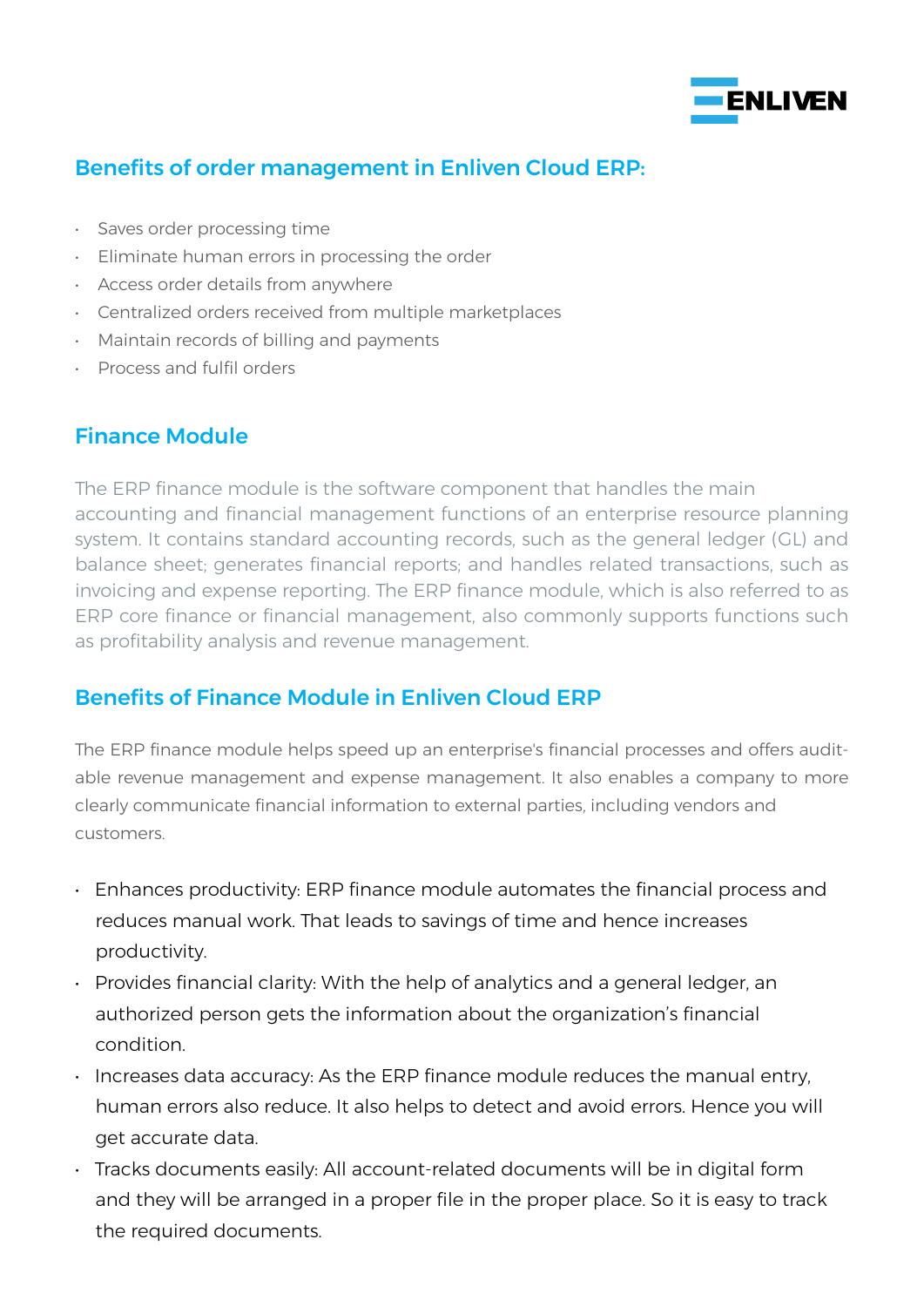

- Helps in forecasting: ERP finance modules reporting system and analytical system help the organization to plan and forecast its costs and revenue.
- Consolidation and centralization: The organization can get all the financial information in one place. This module integrates easily with other ERP modules.
- Automatic payment: No chance of missing payments to any employees because of the account payable feature of this module. It informs the organization about coming payment through notification.

## Purchase Module

ERP Purchasing module streamlines the procurement of required raw materials. It automates the processes of buying. Processes include identifying potential suppliers and negotiating the price. Awarding purchase orders to the supplier, and billing processes are also included. ERP purchasing module is tightly integrated with the inventory control and production planning modules.

# Features of ERP purchasing module

- Streamlines purchase and process cycles
- Detailed Supplier/Subcontractor/Service Provider database
- Capturing materials requirement
- Quotations from various suppliers
- Recording Payment terms in PO
- PO authorization
- PO amendments with complete amendment history
- Order cancellation and order closing
- Multiple delivery schedules
- Quality inspection of goods
- Quotation validity
- MIS for vendor evaluation based on quality, price & delivery time
- Subcontracting, generation of process orders
- Multiple indents for multiple items in a single PO
- Purchase order processing
- Purchase order entry with item details and other details like taxes, discounts Extra charges like freight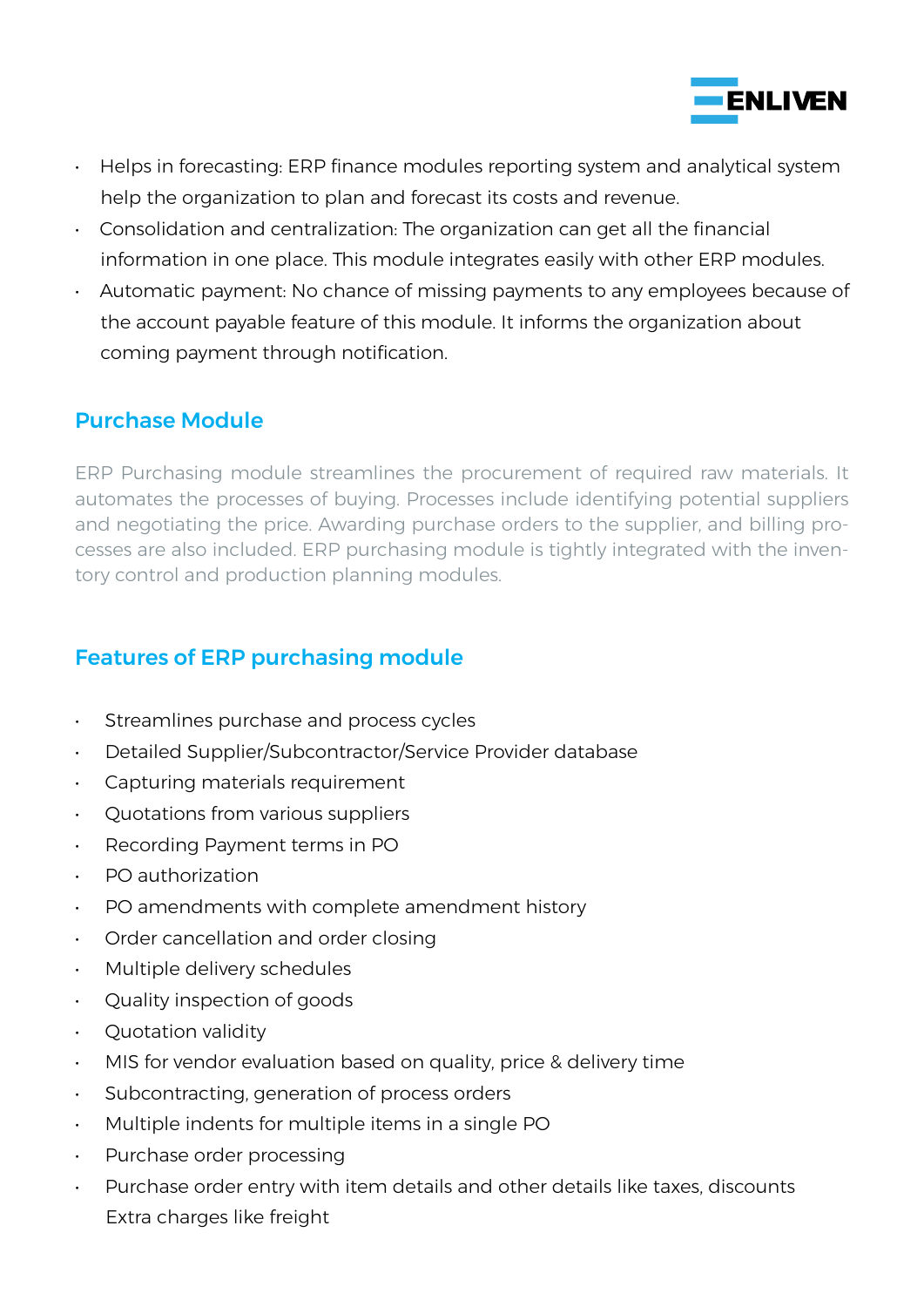

- Flexibility to generate Purchase Order in domestic and foreign currency
- Advance adjustments
- Purchase bill with updating of General Ledger and purchase book
- Service contracts, Service Bills, Service indents, and PO
- Value-based approval of indents
- Bill of entry
- Reports for order tracking for complete control over the procurement cycle

# HR Module

Human Resources is another widely implemented ERP module. HR module streamlines the process of human resources business functions.

HR module in ERP routinely maintains the data of all employees including contact details, payroll details, attendance, performance evaluation, and promotion of all employees.

HR Module can be applicable to all types of business, no matter the organization is small, medium, or big, the concepts and applications of the system are the same even the purpose and scope of the organization are different.

# Benefits of HR module with ERP

- It helps to automate the process.
- It reduces the time to prepare the desired report.
- It helps to store the data in a centralized manner so, it allows the business to share the information across the organization faster and easily.
- It allows the team members to coordinate with each other while working by providing the right data.
- It enhances the business functions and processes.
- It allows the management to have a short-term picture of the company's employee resources (ex: employee who is coming late, who takes more leaves).
- Helps to speed up the decision-making by avoiding the duplication of information.
- Helps to reduce the cost of licensing. Without the ERP HR module, you required more computers and software subscriptions to track all the information about employees, leading to an increase in the cost.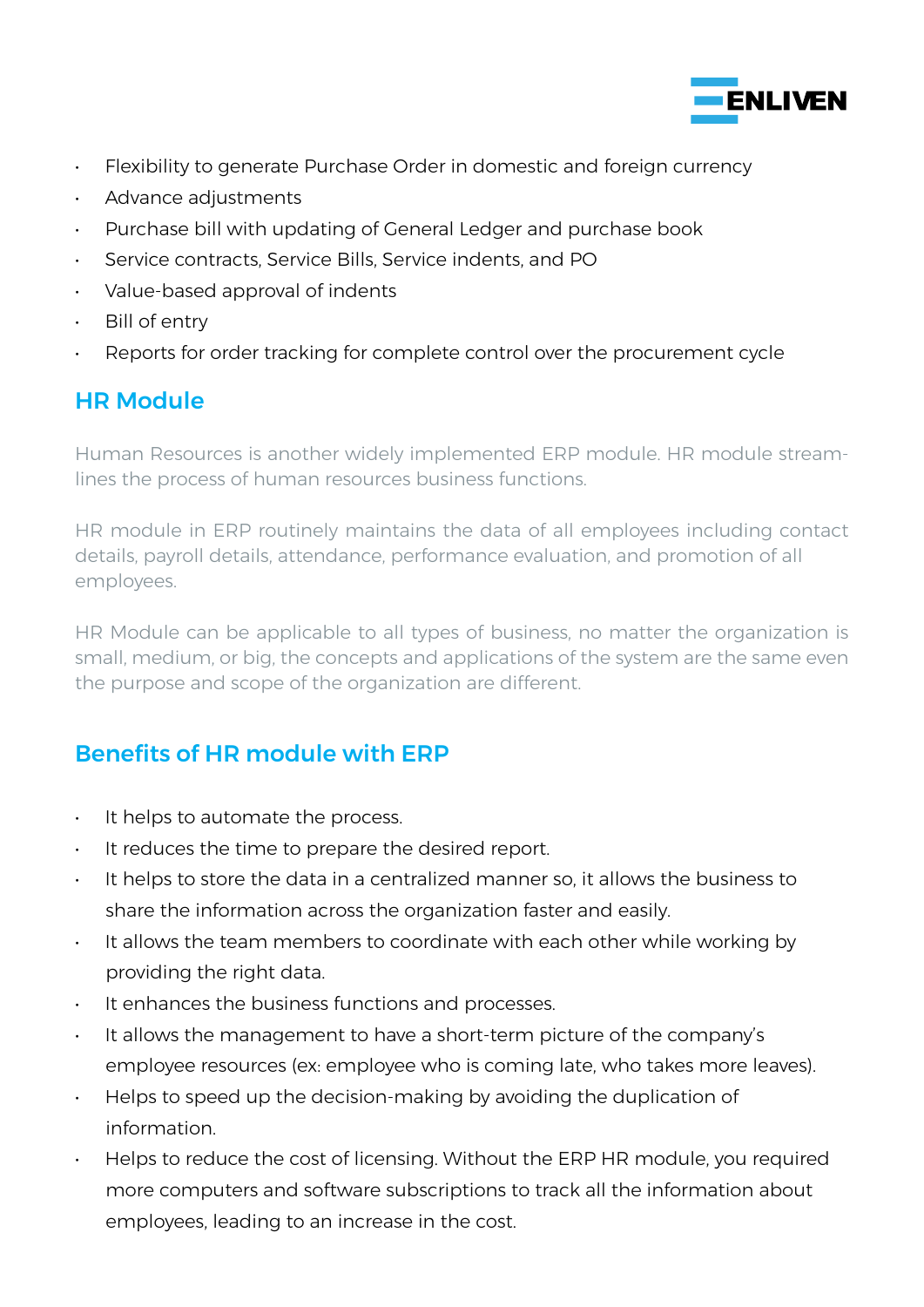

# Modules in-depth

#### Sales & CRM

Sales Inquiry Sales Quotations Credit limit for Customer Tour plan & tour activity Proforma Invoice Invoice with GST compliant Credit Note / Debit Note Target management

#### Purchase

Purchase inquiry Request for Quotation Vendor grading Invoice verification

## Production & Planning

Production BOM Production Order Production Routing & Scheduling Material Requirement Planning Process Routing

## HR & Admin

Payroll management Leave & attendance management Employee details with history Statutory reports Employee self-service portal (ESS) Recruitment management Performance management

#### Finance

Fixed assets management General Ledger Accounts payable report Accounts receivable report Letter of Credit Bank management Trial balance Profit & Loss statement Balance sheet

#### **Store**

Store requisition Issue Material Chargeable & Non-chargeable issues Stock movement Stock adjustments Physical stock verification

## Customer Support

Dispatched Product History Preventive Maintenance Breakdown maintenance Maintenance analysis AMC Management Warranty Management